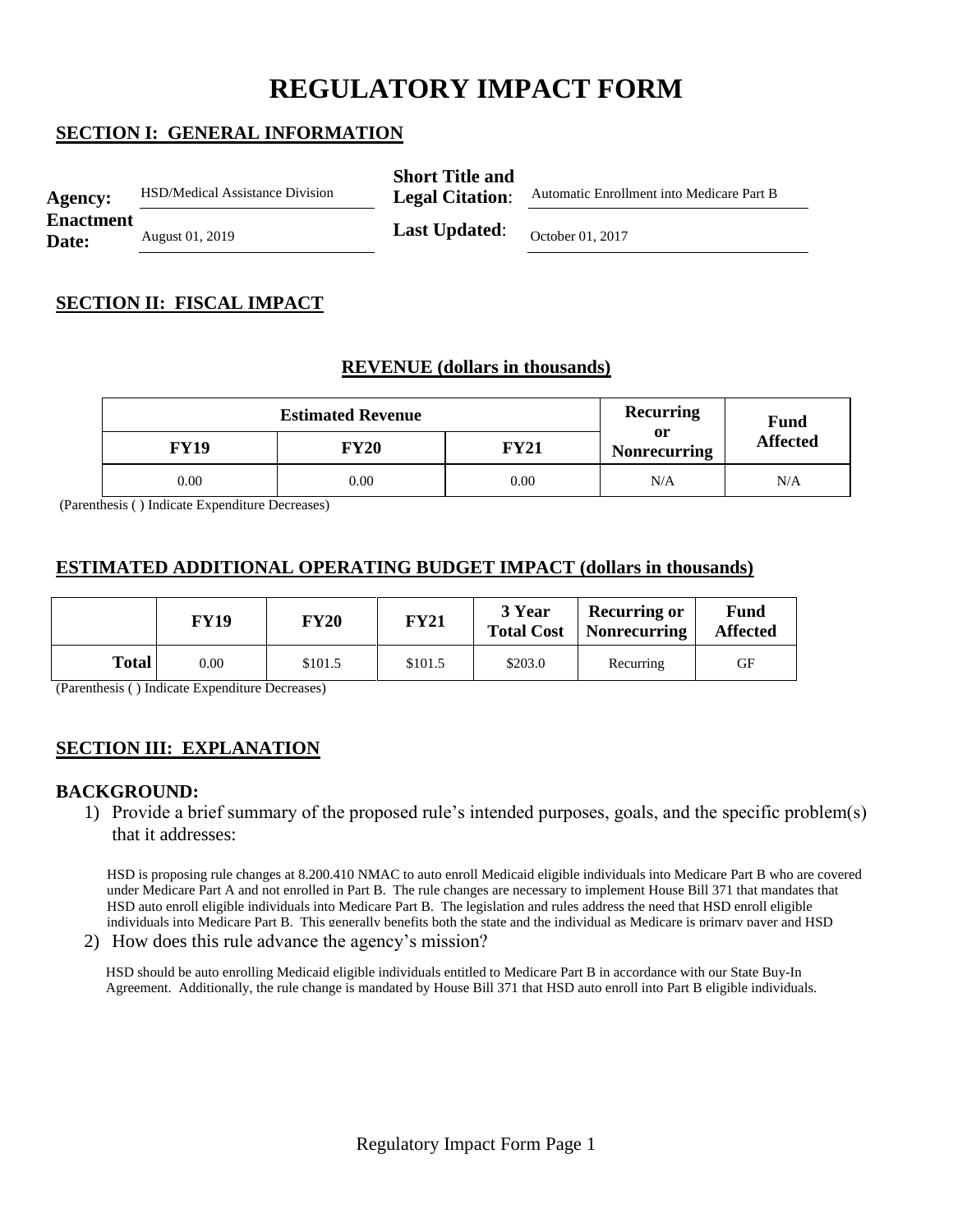## **ALTERNATIVE APPROACHES:**

1) What non-regulatory alternatives were considered?

None. This is a legislative mandate.

2) Briefly explain the costs and benefits of each alternative that were considered:

HSD evaluated the costs, benefits, and requirements and determined that it would be necessary to go beyond the legislation which limits auto enrollment into Medicare Part B to the Qualified Medicare Beneficiary (QMB) category only. HSD will extend the auto enrollment to all Medicaid individuals entitled but not enrolled into Medicare Part B with some category exceptions that are not eligible for Part B enrollment.

3) How is this rule the best solution to the identified problem?

The rule is the best solution to address auto enrollment which is mandated by legislation.

#### **IMPACTS:**

1) How will this rule increase or decrease the costs for businesses within the affected industry?

The rule will increase the Medicare Part B premiums that HSD currently covers. The rule will decrease HSD costs for many full Medicaid clients as Medicare will be primary payer for Part B services.

2) How will this rule increase or decrease the prices of goods and services for consumers?

Consumers will have their Medicare Part B premiums covered by HSD so their is no cost to Medicaid clients.

3) How will this rule promote economic competition and growth in the state?

HSD will cover the Medicare Part B premium for more Medicaid covered individuals. Medicare will be primary payer for Part B services with Medicaid secondary.

4) How will this rule impact public health and safety?

The rule will increase public health and safety by maximizing Medicare coverage for Medicaid individuals who would not have Part B coverage otherwise.

5) What would be the consequences of not adopting this rule?

#### **MEASURES OF SUCCESS:**

1) What quantitative indicators will the agency use to measure effectiveness?

HSD would be out of compliance with legislation and its State Buy-In Manual.<br> **SURES OF SUCCESS:**<br>
What quantitative indicators will the agency use to measure effectiveness?<br>
HSD will monitor the increase in Medicare Part primary and Medicaid secondary.

2) Describe how the agency will use the indicators listed above to monitor progress over time: **Continued on next page**

Regulatory Impact Form Page 2